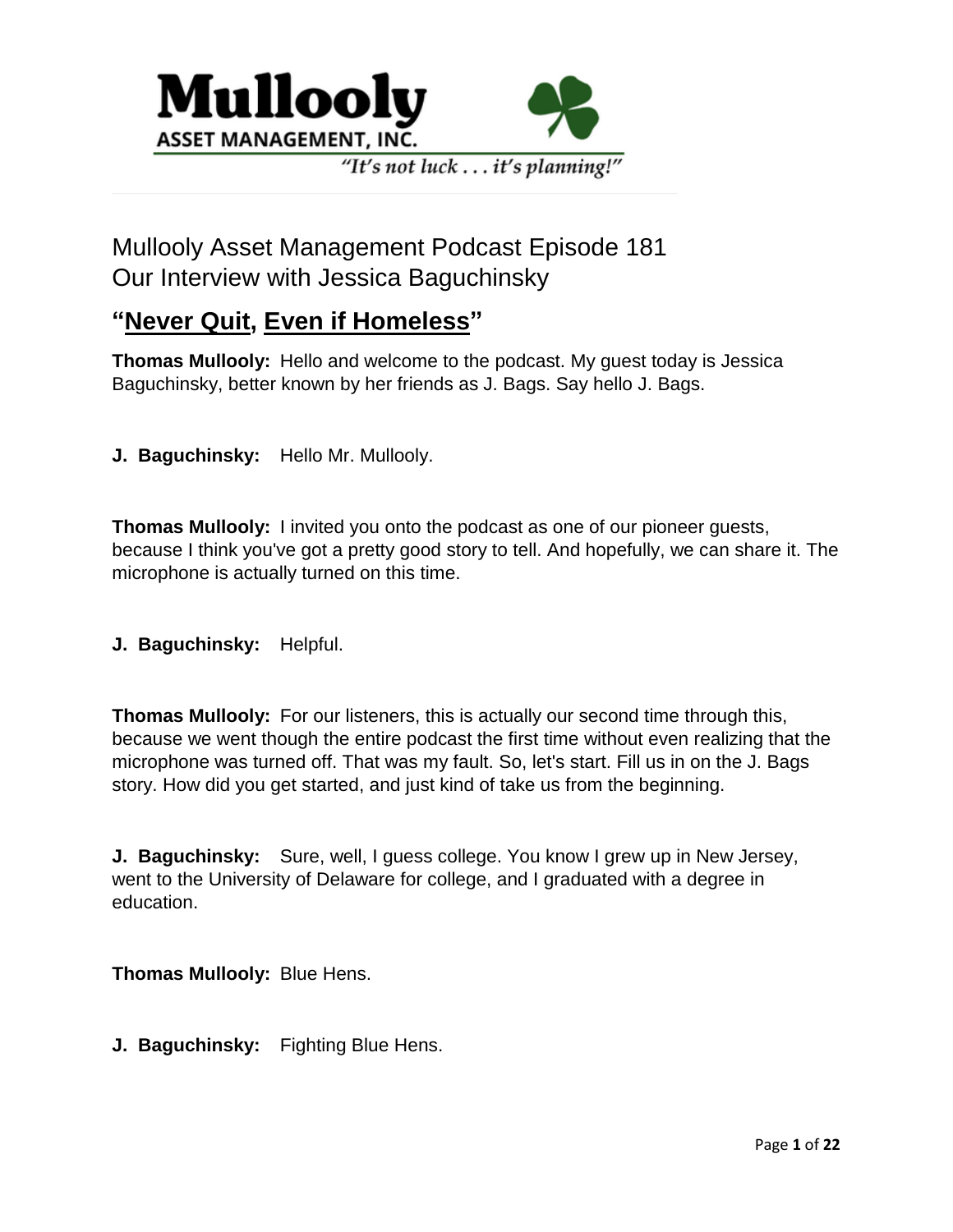## **Thomas Mullooly:** There you go.

**J. Baguchinsky:** Mm-hmm (affirmative). So it was a great four years, definitely, kind of, I would say paved the way for the next chapter in my world. When I started college, studying abroad wasn't really something that interested me. While I loved traveling, and had done some amazing trips with my family. It was not so much of a burning desire let's say. But throughout some great experiences in college, I think it's really kind of shaped the path that my world has taken.

**Thomas Mullooly:** One of the reasons why I invited Jess onto the podcast today is because, in my opinion, she is probably one of the best examples I've seen in the sales industry. She's a superstar, rockstar. She does a lot of things right, and it's interesting how ... Do you think sales people are born or made?

**J. Baguchinsky:** I think a little bit of both. I think it's definitely, I think my approach is I was sort of born into this. I was raised by a family of entrepreneurs and sales people. And I lived that world. Work hard, play hard, and manage your own schedule. And if you manage it well, you get to where you want to be.

**Thomas Mullooly:** But when you came out of school, you didn't go right into sales.

**J. Baguchinsky:** Not quote/unquote sales. I went into teaching, which is right up there.

**Thomas Mullooly:** It's sales, no matter what you call it. That's great. How do you think that got you prepared for what you're doing now?

**J. Baguchinsky:** I graduated from the University of Delaware with a degree in education and a minor in English. Like I said, the travel bug bit me in college. So I actually, when I graduated, moved home, worked hard for that summer, and then was fortunate enough to be able to take a two-month road trip with two of my absolute best friends still to this day. Two-months in a jeep, and a box full of Triple A Camp Site Guides. And we worked our networks, and we were able to stay with people, and set up shop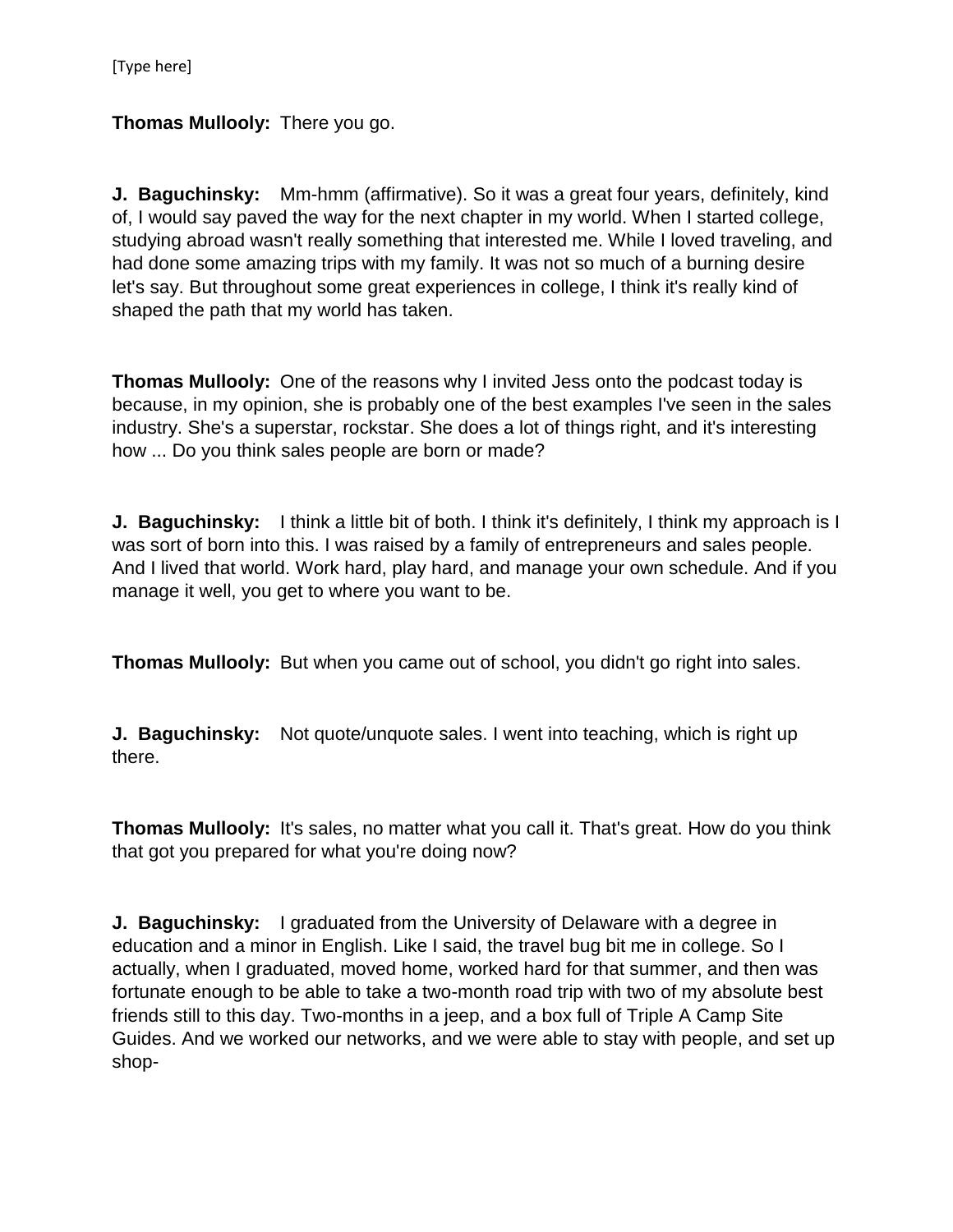**Thomas Mullooly:** I was going to say, you probably didn't have a boatload of money. I mean how did you do this? That's-

**J. Baguchinsky:** I would say we each did it with about \$2500 cash in our pocket. And luckily about halfway through we made a stop in Las Vegas, and had a little luck on the roulette table, so that got us through the second leg.

**Thomas Mullooly:** Are you kidding? This is like out of the movies.

**J. Baguchinsky:** No it's real.

**Thomas Mullooly:** That's awesome.

**J. Baguchinsky:** You know it showed us just what's out there. How much is out there, and how really it's yours for the taking. So if you work hard toward something, you really can attain it.

**Thomas Mullooly:** Also, probably gave you a pretty quick lesson on being resourceful.

**J. Baguchinsky:** Resourceful and absolutely, just working with what you had, and surviving on minimums when you needed to.

**Thomas Mullooly:** Yeah. Pretty good.

**J. Baguchinsky:** But having amazing experiences all the while.

**Thomas Mullooly:** Yeah.

**J. Baguchinsky:** So I was, like I said, fortunate enough to run around the country for two months. Came back to New Jersey, my hometown South Brunswick, and picked up a third-grade teaching position, which was also not your norm. What this situation was,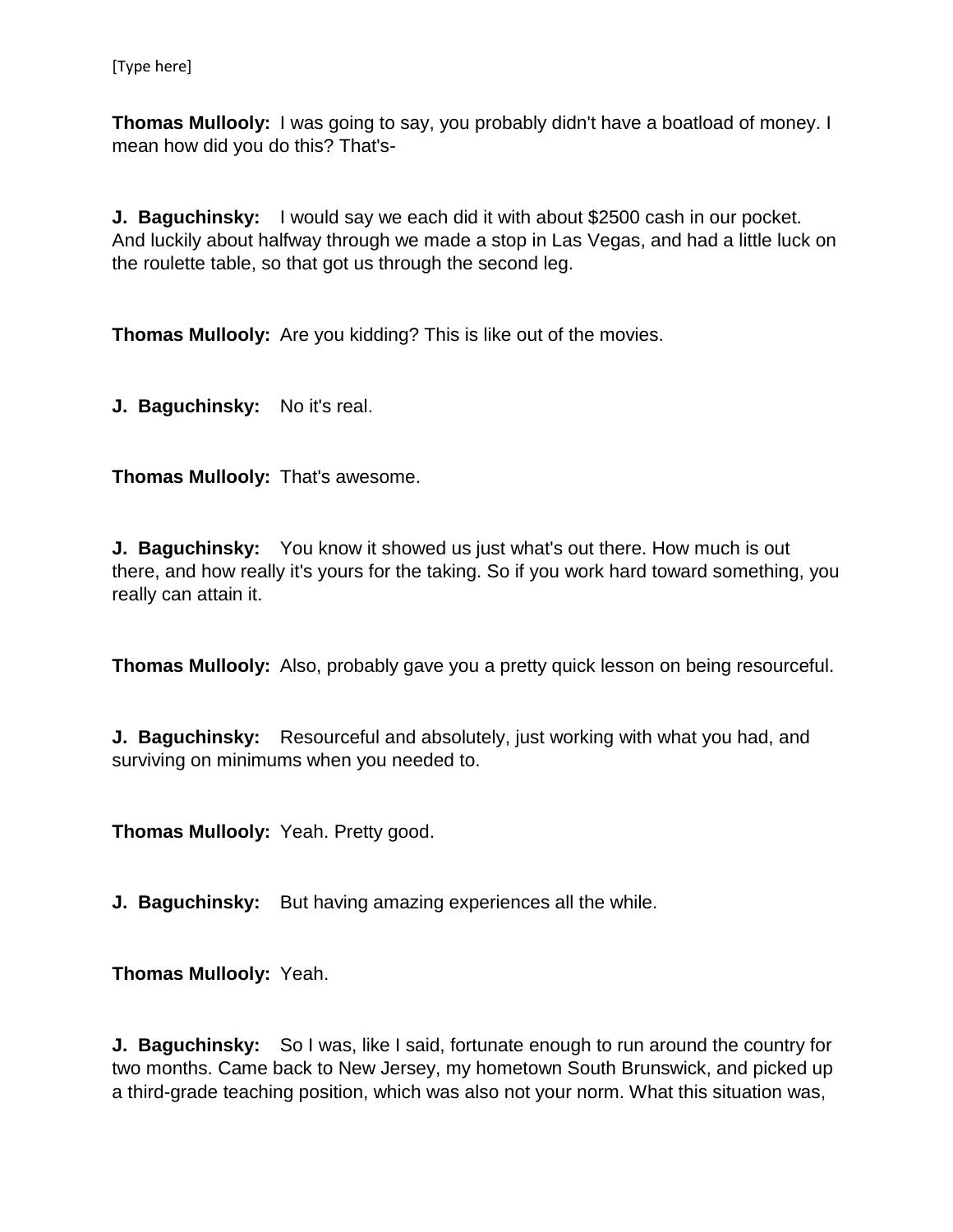was the school year had started with five budgeted teachers. And the classrooms were just too packed, so they approved funding for a sixth position, which was going to pull about five students from each of the existing courses-

**Thomas Mullooly:** Now when was this? This was ...

**J. Baguchinsky:** This was fall of 2003.

**Thomas Mullooly:** Okay.

**J. Baguchinsky:** This was November of 2003, heading into '04.

**Thomas Mullooly:** All right.

**J. Baguchinsky:** Yes, so. Getting my dates mixed up here. So I took the position, and I had a classroom full of 25-27 students at any given time. And there unfortunately wasn't an actual classroom, so we set up shop in the faculty room.

**Thomas Mullooly:** Really?

**J. Baguchinsky:** So talk about-

**Thomas Mullooly:** And what grade?

**J. Baguchinsky:** This was third grade.

**Thomas Mullooly:** Okay, so these are eight year old kids.

**J. Baguchinsky:** Yes. Absolutely.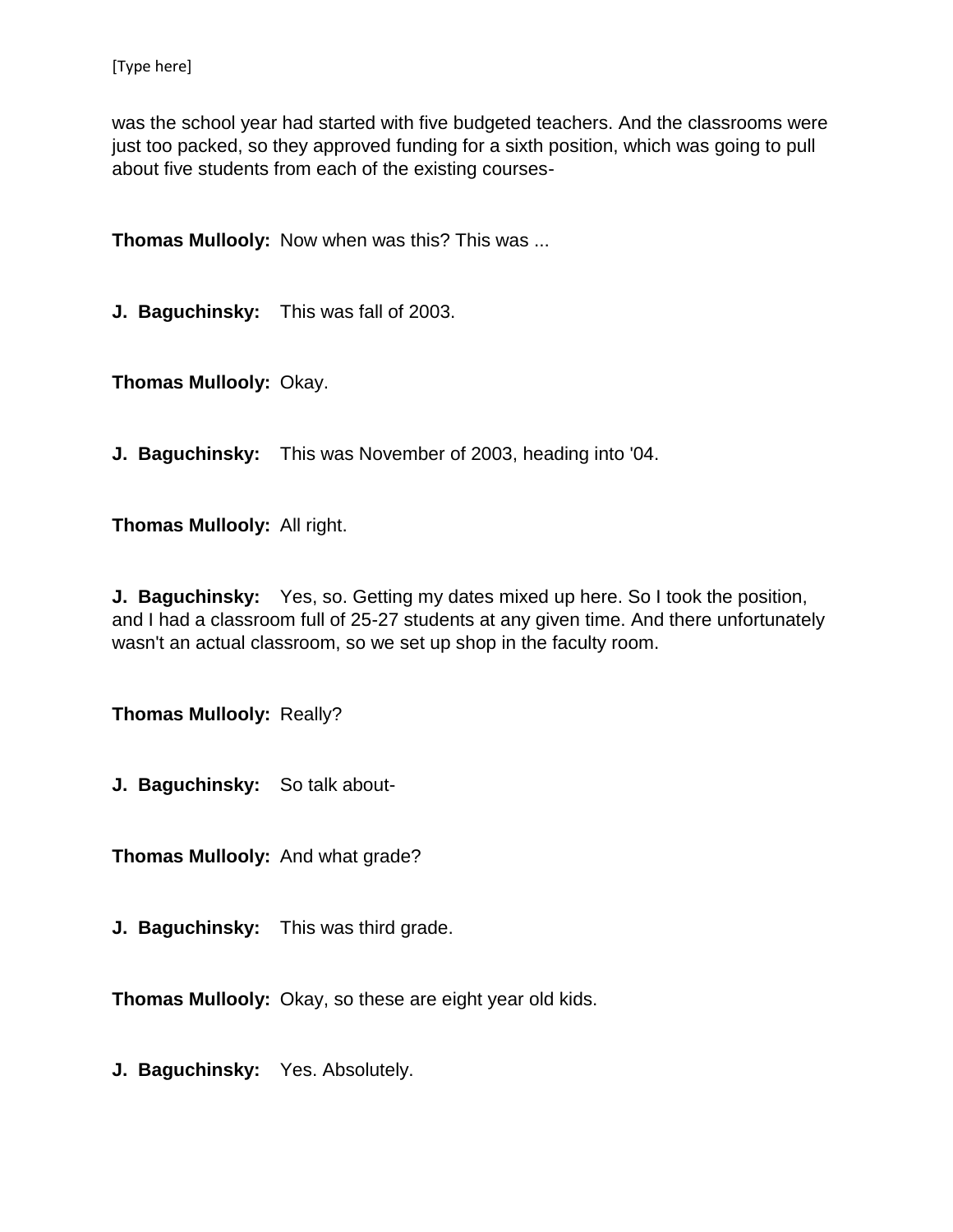[Type here]

**Thomas Mullooly:** Oh man.

**J. Baguchinsky:** So talk about being resourceful and kind of-

**Thomas Mullooly:** It's like working with stockbrokers.

**J. Baguchinsky:** Well, I'll tell you what, I attribute it to some of my success in my current position, so. You know I learned very early on, if you can't adapt, you're not going to go very far. That position was a huge learning experience, an extremely rewarding experience. And yeah, I kind of learned just how to continue to bob and weave, and deal with what's thrown at you, and don't let it stop you, because that's not an option.

I finished my year teaching third in New Jersey. And I was fortunate enough to have an opportunity to spend some time in Hawaii. So I through a friend, had a housesitting opportunity. I jumped on it with my teaching degree in my back pocket, pretty certain that if that was where I was supposed to be, I would make it work.

**Thomas Mullooly:** Okay, let's pause here for a second. Were you teaching in a public school system in New Jersey?

**J. Baguchinsky:** I was.

**Thomas Mullooly:** And you gave that up?

**J. Baguchinsky:** I did.

**Thomas Mullooly:** Wow. I mean that's something you don't hear very often. I mean those jobs, you know once you get tenure, you're in.

**J. Baguchinsky:** And the benefits of teaching are amazing, and I loved every minute of it. But it wasn't where I was supposed to be at that time.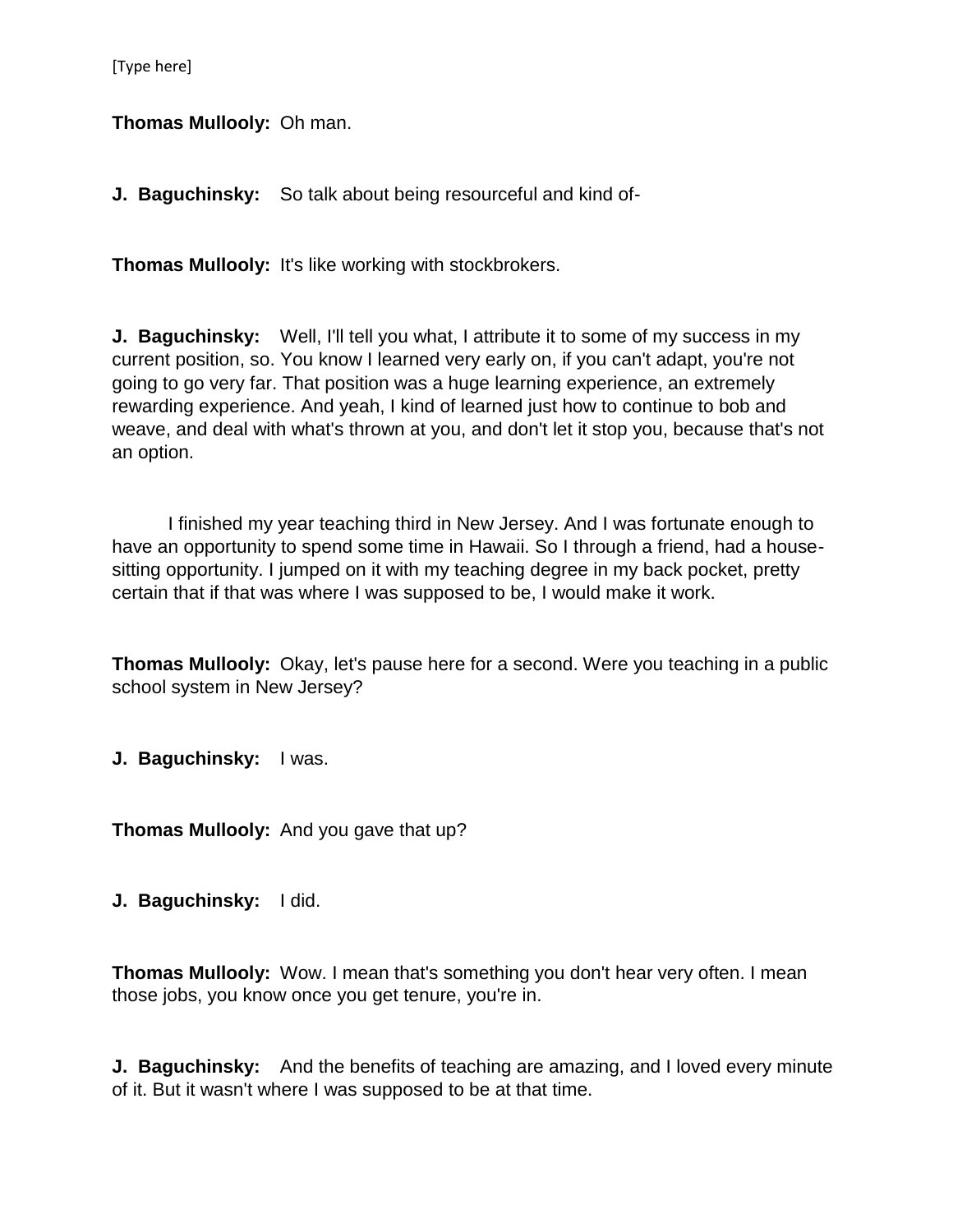**Thomas Mullooly:** Wasn't lighting the fire.

**J. Baguchinsky:** No. It wasn't.

**Thomas Mullooly:** Okay.

**J. Baguchinsky:** I mean I'm grateful for the experience, and still have great friends from it. But I'd rather open a position for someone who it was the right time to be there.

**Thomas Mullooly:** I see. Okay.

**J. Baguchinsky:** I needed a little more adventure first.

**Thomas Mullooly:** Good.

**J. Baguchinsky:** So, I hopped on a plane with a round-trip ticket, fairy certain I would only use the one leg. And that's kind of what happened. I was able to kind of get my feet in the water through a house-sitting opportunity. And during those few weeks, I got my paperwork set up with the substitute teaching organization through the Department of Ed. And I was able to find an apartment, which has fruited still, best friends to this day, so that's pretty amazing. And everything was just sort of falling in line, so I stuck with it. Substitute taught for a few months, which was amazing. I was able to really kind of run the island, and I did everything from high-needs kindergarten to phys. ed. and agriculture seniors in high school. I mean I was orange and mango picking during gym class that one day, and I was in charge.

#### **Thomas Mullooly:** Wow.

**J. Baguchinsky:** But again, just all experiences that just kind of led me to where I am today. So through substitute teaching, I was offered a long-term position at a local highschool, just about five minutes from where I was living. So I took the week, and at the end of that week, they asked me to stay for the remainder of the year. I said I would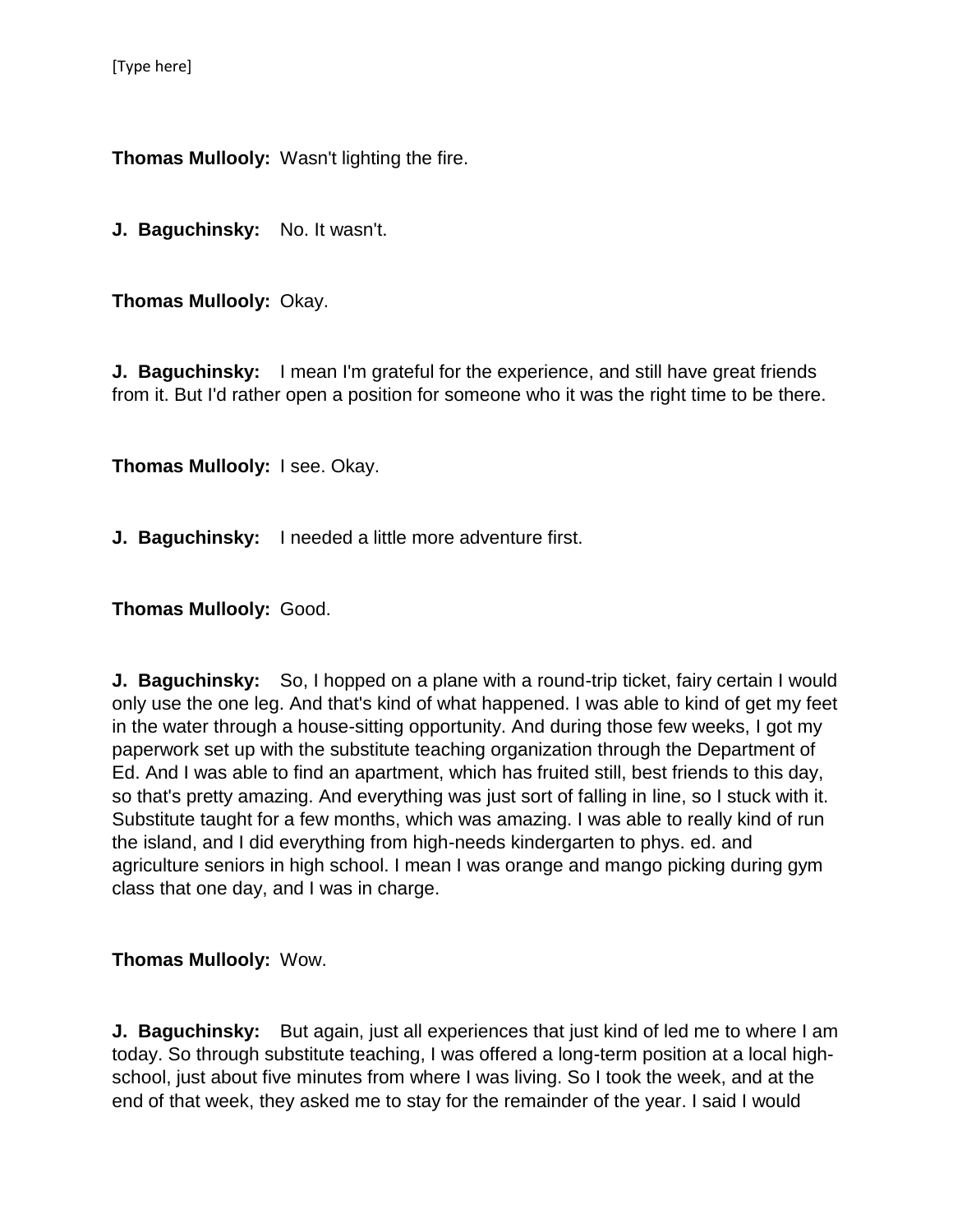love to, but I'd rather come on as a contracted teacher if the position is available. And their jaw dropped, and their eyes opened wide, and they said, "You have your degree in teaching?" And I said, "I do." So I was filling out a contract by the end of that day, and I left Friday with a salary and benefits.

**Thomas Mullooly:** Wow.

**J. Baguchinsky:** So again, all just kind of letting me know that was where I needed to be at the time.

**Thomas Mullooly:** Okay.

**J. Baguchinsky:** That turned into an amazing three years in Hawaii, just under maybe. And I was able to teach an amazing group of students, meet an amazing group of families and parents, and their support systems. Building one of my own out there, really, and just a lot of amazing experiences throughout that time.

**Thomas Mullooly:** You know for the people that know Jess personally, if you don't stop and actually get to know the backstory of this, you'd be amazed. Because a lot of people, I mean in your line of work, you talk to everybody.

**J. Baguchinsky:** I do. I have to.

**Thomas Mullooly:** Yeah.

**J. Baguchinsky:** And I like to.

**Thomas Mullooly:** That helps.

**J. Baguchinsky:** Yes.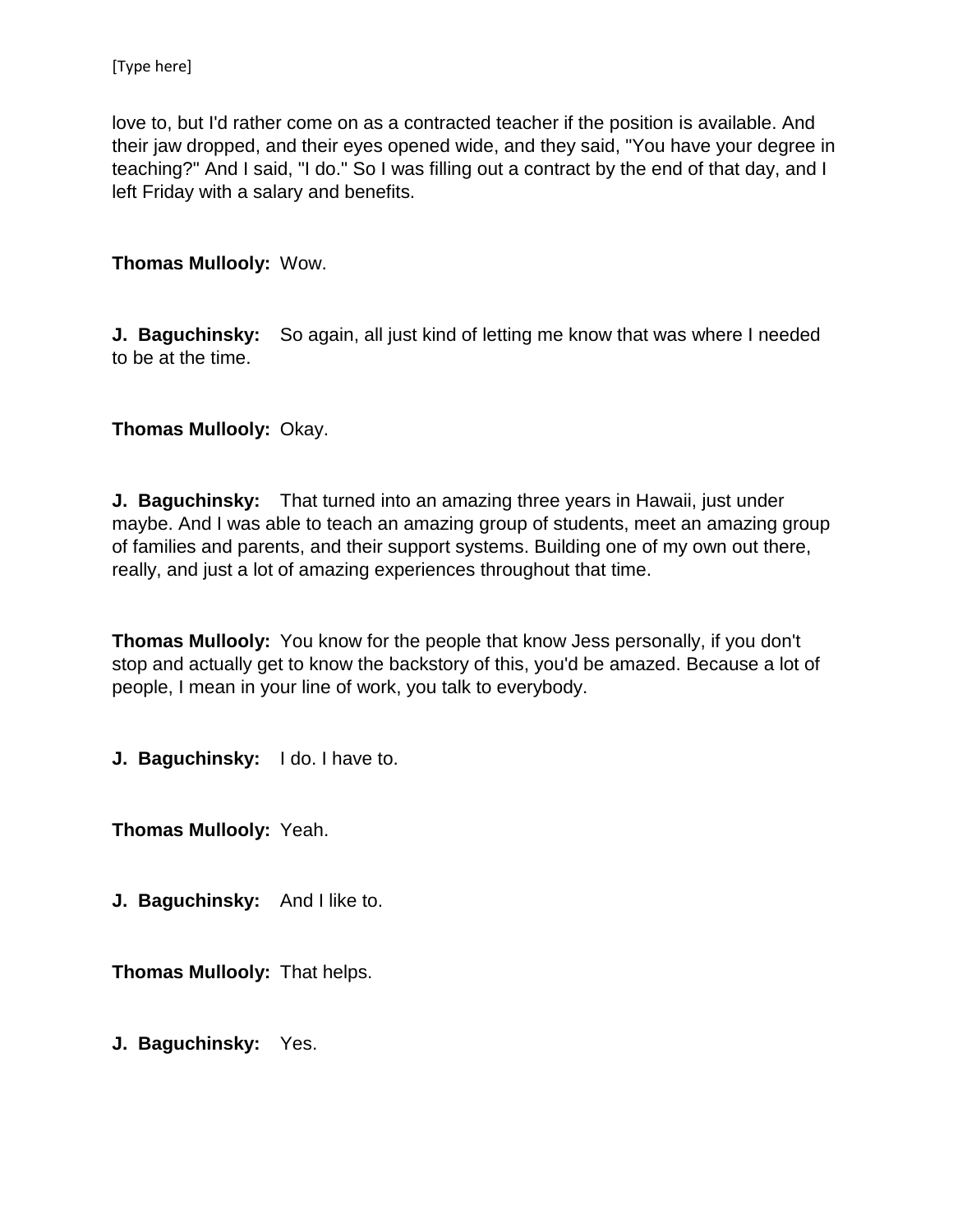**Thomas Mullooly:** But I think a lot of people don't know the whole story, so this kind of helps put the picture in a little better focus. And also, I keep thinking about how do successful business owners, and successful sales people and executives get to be that way. And a lot of times, it's not necessarily from just pounding the phones. It's from all the other things that you did that led you up to this point.

#### **J. Baguchinsky:** Absolutely.

**Thomas Mullooly:** So I'm sorry to interrupt but keep going. That's great.

**J. Baguchinsky:** So, like I said, I had an amazing run in Hawaii. And all the while when it was looking, I mean don't get me wrong, it was not easy. It was hard work, and it's expensive. Luckily I grew up in New Jersey, so it was somewhat comparable, not so much of a sticker shock, but it was tough. And again, opportunities kind of present themselves and solutions present themselves along the way, I think if you're willing to make them work. I was fortunate enough to meet a woman who ran a local fragrance company, and needed help on the weekends. So I was a fragrance model at Macy's in Oahu for two-and-a-half years.

**Thomas Mullooly:** Okay, I did not, I know you pretty well, and I didn't even know that.

**J. Baguchinsky:** Oh I, yep, I was peddling Terra Nova products, and Plumeria Lotions all over the Macy's sale floor.

**Thomas Mullooly:** That's funny.

**J. Baguchinsky:** And again, still to this day, a very dear friend was running a tutoring company. I was fortunate enough to be able to work for her and make a little extra money, while still connecting with local kids and helping them out in arenas that they wouldn't have.

**Thomas Mullooly:** So it sounds like things are going really well. Bring us all half-way around the world, and like get us to New Jersey. I'm not connecting the dots. Help us out.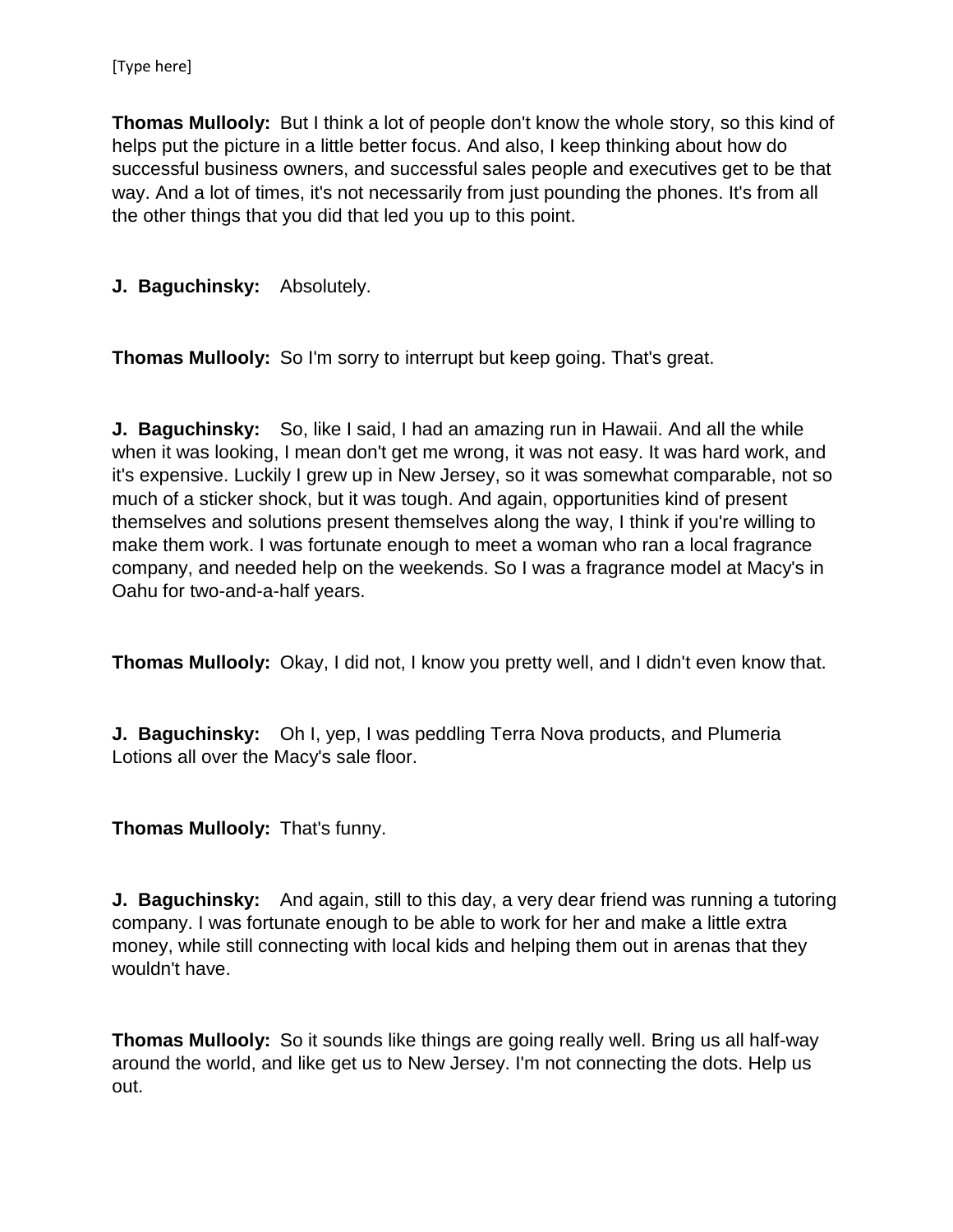**J. Baguchinsky:** What happened? That's the first thing people say. Why'd you come back? Things were falling into line perfectly, and it was amazing and all of a sudden, I kind of thought ... It looked like things were going to go in one direction, and I was going to continue my time on a different island. And you know, as things do, the course changes. And that was sort of what was happening, so I took a minute, and what I have learned, still to this day, is reflection and reassessment regularly is just so important. So although I thought it was kind of steady one way, it was looking like it wasn't. So I reassessed and I said okay, what do I need to do to keep myself moving forward? I know the type of life I want to be living, and I knew that I had to make a career change, to at least get those wheels in motion.

#### **Thomas Mullooly:** Okay.

**J. Baguchinsky:** And you know, I've sort of learned from my dad, when all else fails, sell more. So I knew I had to get into sales.

## **Thomas Mullooly:** Okay.

**J. Baguchinsky:** What industry, I had no idea. What company, clueless. Where to even begin, really, I had no idea. But I knew it was back on the East Coast and sort of readjusting to sales. So, I said my alohas and again to this day, still have people I consider family out there. But I headed back to New Jersey, and I just started, my main focus was I have to get a position in sales. And I knew the rest would come, but that's where my efforts were. So I came home, I enjoyed my family for a few. I enjoyed a holiday home, which I hadn't had in a while. And January 2nd I just started blasting my resumes out. Anywhere and anywhere I could. Everywhere and everywhere. Monster, Careerbuilder, all the sites.

So picking up little side jobs in between, just to kind of get by. And I'll never forget I was in Home Depot, and I got a call from a recruiter, which I didn't even know what that meant at the time. And she said, "I saw your resume, and I'd love to chat with you tomorrow if you have some time." I said, "Perfect, send me the address, and I'll be there." So I walked in. It was a recruiting group, and I'll never forget it. And I walked in, and Kim said, "I saw your resume, and I am going to find you a kick-you-know-what job. Because I was born in New Jersey, I got my degree in education. I moved out to Hawaii to teach, came back to New Jersey for sales, and now I'm a recruiter."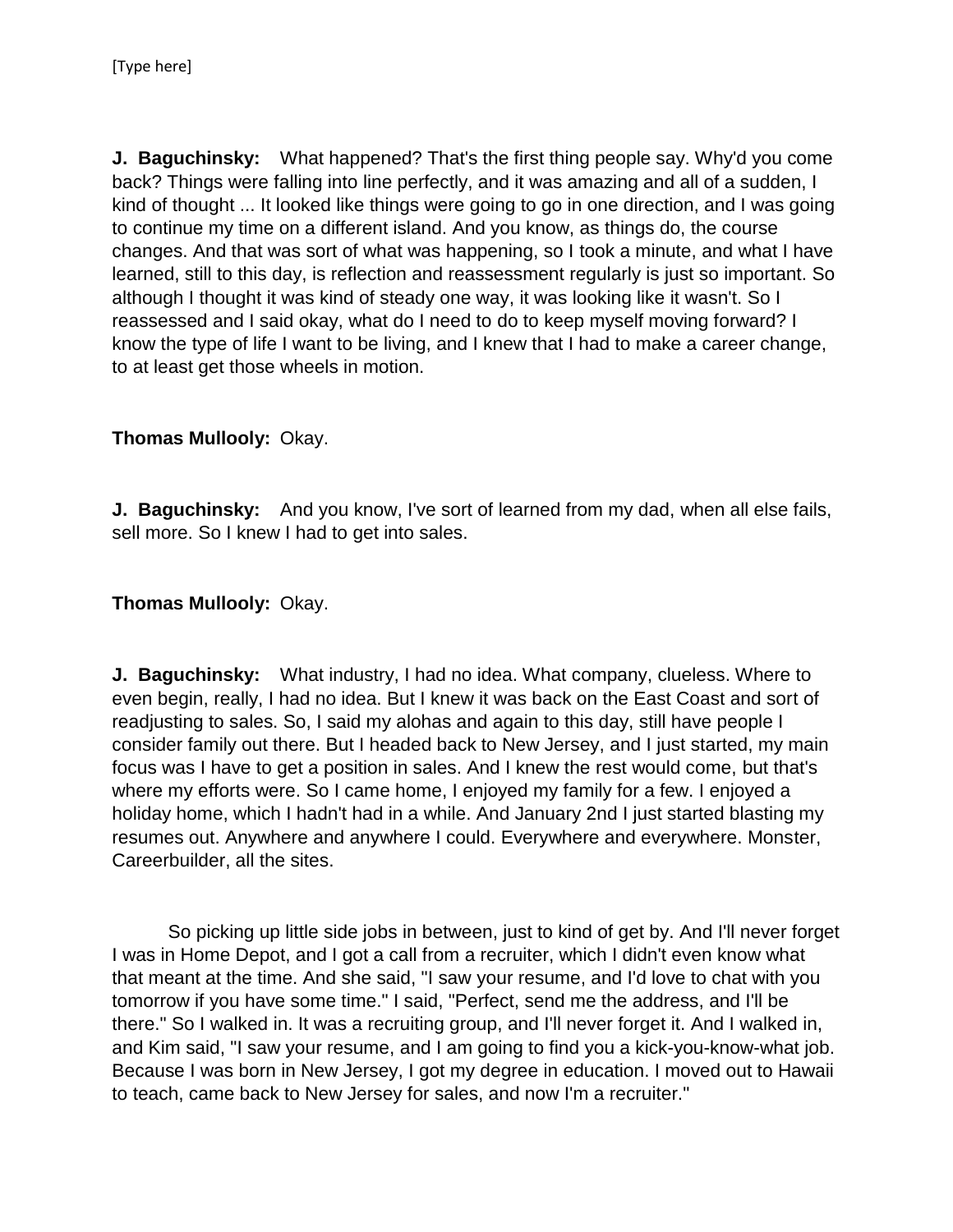**Thomas Mullooly:** Oh that's really funny how that-

**J. Baguchinsky:** So, talk about just ... I think if you throw enough up against the wall, and again are willing to put the effort in to see what sticks, and what's right, it'll find you. You'll find it. So, I kind of jumped in with her, and just went on any and all interviews I could. And I'm fortunate enough to where my parents are extremely supportive, and extremely knowledgeable. I mean they're both idols and mentors to me, professionally and personally.

So every interview I'd come back, and one of my, I think positives yet negatives, strengths yet faults is I am an eternal optimist. Sometimes to my own fault, where just because you can make something work, doesn't mean you should. So I came home from every interview, "This is the dream job. I'm going to take it." Just wait a minute. Just breathe, breathe, breathe. So we went through a few rounds, and nothing was quite clicking. I said, you know what? Maybe I am meant to stay in the education arena, so let me start looking.

And I got a call from Kim, and she said, "I have one more interview for you. If you don't want this, you probably don't want sales. So give it a shot. And it's a long shot at that, because they're looking for two to four years, B to B," which again this is all foreign to me. So she kind of schooled me on the whole sales process interview, which I didn't even realize existed. You know what to try-out clothes, I couldn't tell you, but now I know.

**Thomas Mullooly:** I think that was a try out clothes.

**J. Baguchinsky:** Yes, exactly. So long story short, I took the opportunity to interview with my current company, Paychex. And I came home, and I said, "Okay, I have this interview scheduled for tomorrow," and I mean coincidentally, my dad was actually a client of the company, of Paychex.

**Thomas Mullooly:** Okay.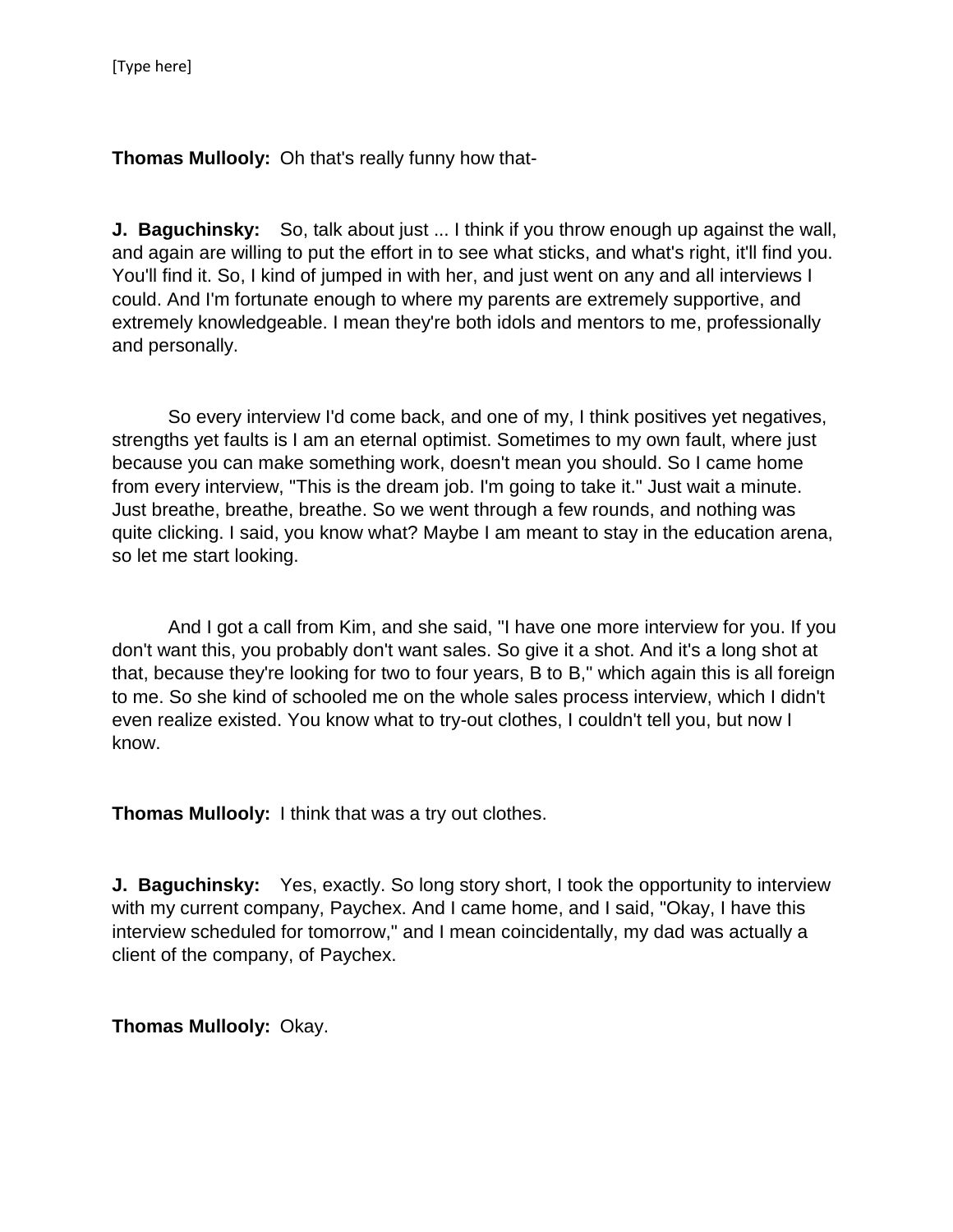**J. Baguchinsky:** So he said, "That's unbelievable. They do my payroll. I don't know what they're like to work for, let's check them out." So did a little research, and he kind of said the same thing. If you want a position in sales, you think you want to try this, get this job. So I would say about six rounds of some pretty brutal interviews later, I walked out with a position. And that was ten years ago.

#### **Thomas Mullooly:** Wow.

**J. Baguchinsky:** So I still, actually the manager that hired me, who had the final decision just retired, and on his way out, he had become a really good friend and mentor in the industry. And he said, "Well, I have to say, I think this worked out well for both of us." And I said, "Yeah, I'd have to agree. Thanks Tom."

**Thomas Mullooly:** Pretty good.

**J. Baguchinsky:** So, yeah. So that's kind of 5,000 miles around the globe.

**Thomas Mullooly:** Wow, really. So I have a question for you.

**J. Baguchinsky:** Sure.

**Thomas Mullooly:** How many times in your first year or two did you think about quitting?

**J. Baguchinsky:** I still do.

**Thomas Mullooly:** Pretty good.

**J. Baguchinsky:** I think it's ... yeah.

**Thomas Mullooly:** It's natural.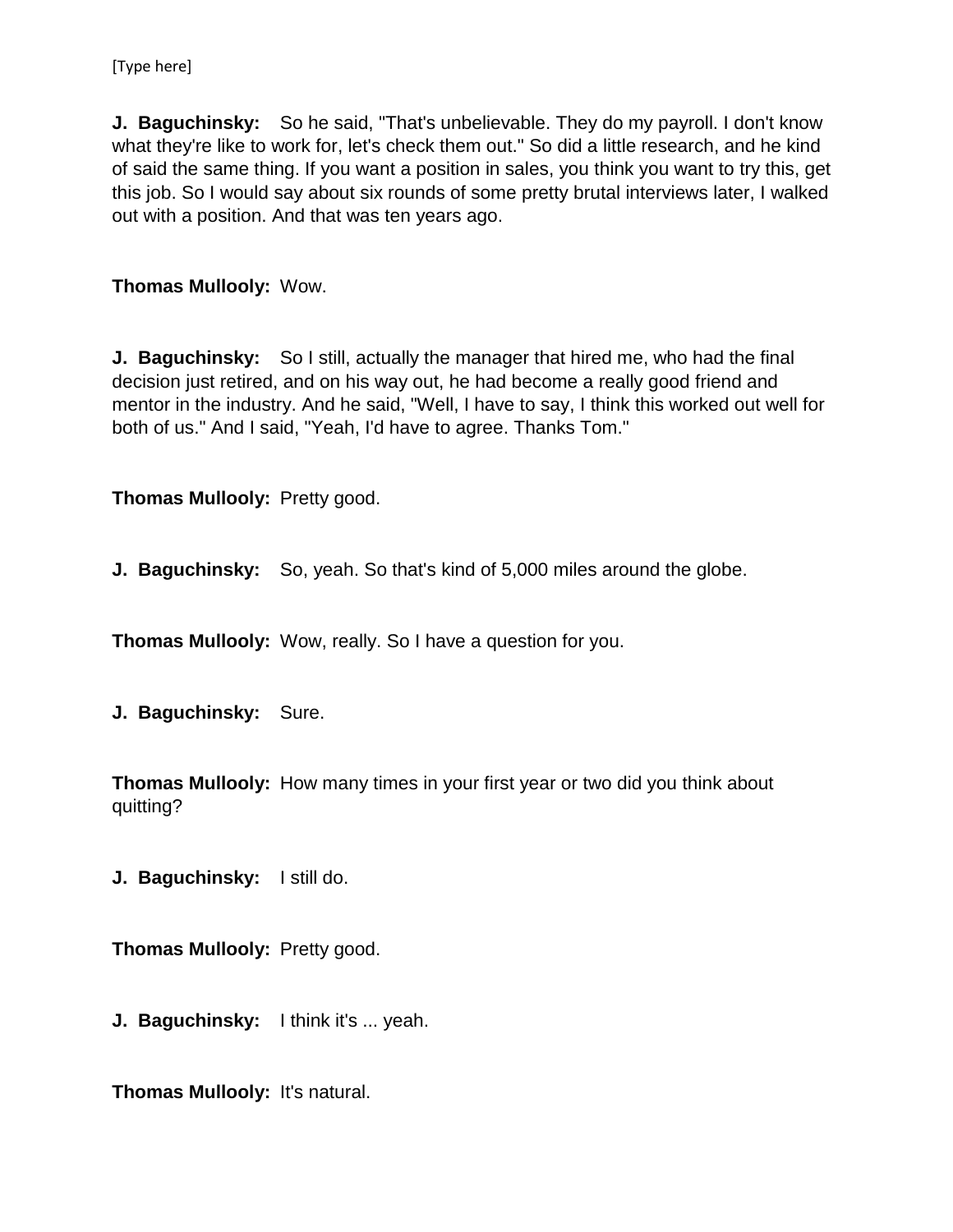**J. Baguchinsky:** Yeah. Absolutely.

**Thomas Mullooly:** But talk about that first year or two when you're in sales, and everybody's thinking about quitting. Is this really for me? I mean what kept you going?

**J. Baguchinsky:** I think that's kind of where this blind faith that you just have to have in yourself. And I mean you have to fake it sometimes. There's plenty of days where I'm saying, no maybe this wasn't the move, and maybe this isn't the spot. But it's where I am, and you have to make the most of it, and I was raised very much on "failure's not an option."

## **Thomas Mullooly:** Right.

**J. Baguchinsky:** So you know I would give myself deadlines, almost, and little kind of short-term goals. And I'd say, well you know you're not going anywhere, at least until the end of this fiscal. So turn it on. Rock it out. Tomorrow's a new day. Reassess, and hit it hard.

**Thomas Mullooly:** Get-r-done.

**J. Baguchinsky:** Get-r-done. That's it. And all of a sudden, you're back on the high, and it's a great spot to be.

**Thomas Mullooly:** So talk about some of the highs too, because things have really worked out pretty nicely for you over the last few years. You want to just kind of give us a little highlight reel?

**J. Baguchinsky:** Sure. I mean I think my time at Paychex and kind of some of the events over the decade personally and professionally have just sort of reiterated that blind faith in myself. And that notion that if you truly believe failure is not an option, you're going to get through it. And it's just about setting that scene where you want. You know that's where I start. Where do I want to be?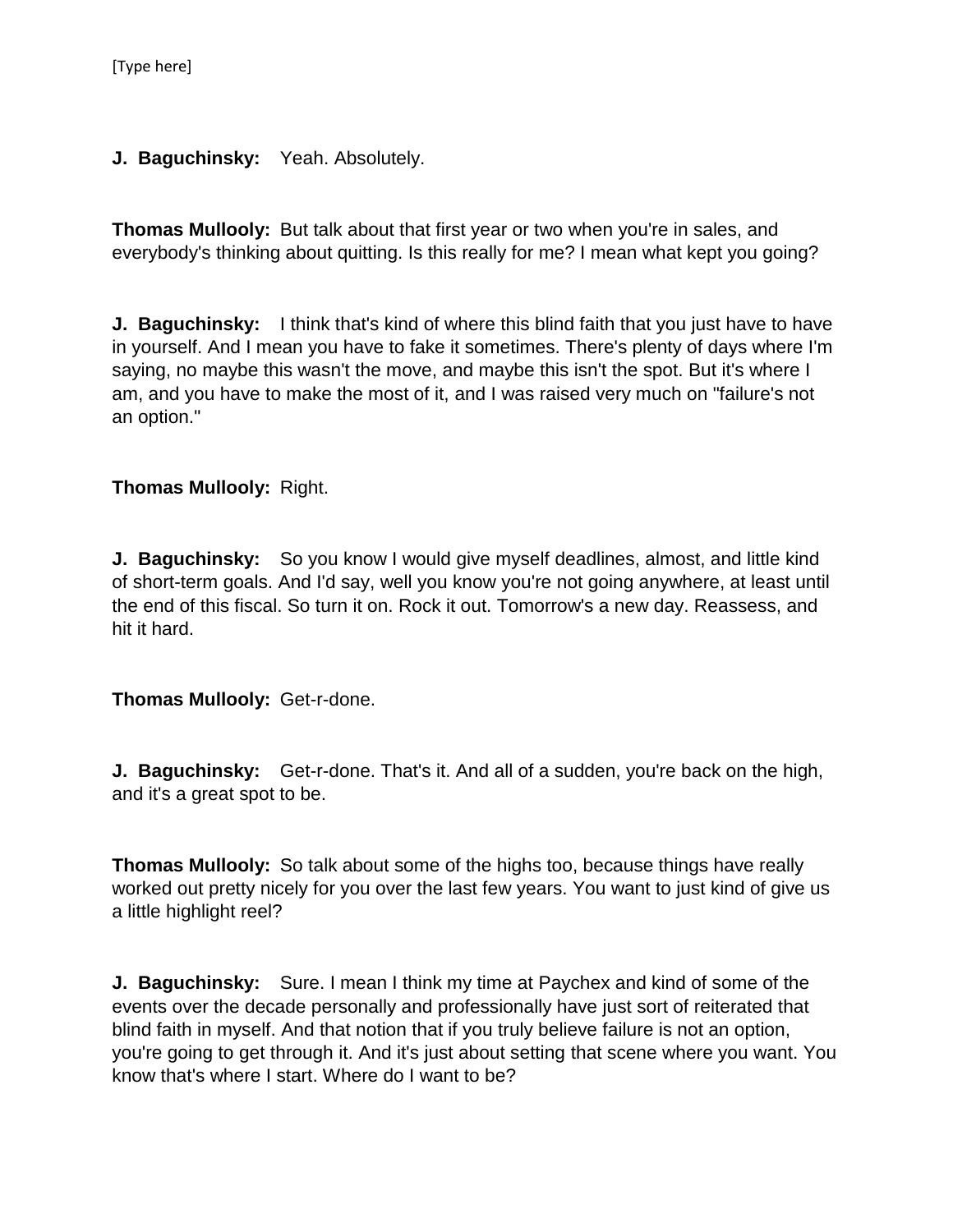**Thomas Mullooly:** The vision.

**J. Baguchinsky:** After this push, where do I want to be? And then kind of back out from there. Okay, now what do I need to do to make that happen?

**Thomas Mullooly:** So how far back do you go? I have to make this many calls a month, or a week, or even a day. I mean what is it? It's just me and you talking, sitting around here at a table talking, but for those listening, Jess has pages of notes here, and something else that I've seen with her every single time I've ever seen her, that notebook. You want to just talk about some of the daily things you do, and some of the tools you use? Some of the really basic stuff, not high-tech, but things that you do, that I think a lot of people miss out on.

**J. Baguchinsky:** No I'm a big believer and big rely-er on pen and paper. I like to hold it. I like to write it. I think it helps me kind of process what's going on, and remember, and just be on top of my game. You know I've tried implementing to-do lists on the phone, and Google Docs and these are all great tools, and I know I need to start utilizing them more. But when it comes down to it, I just find there's a simple equation to get to success. There's been successful sales people for decades and decades. Long before iPhones and Outlook.

So, you know it's funny when my parents sold their house a few years ago, we were packing up the garage, and my dad found a few boxes of when he first graduated college, and got into his first sales position. And he's got boxes of notebooks. And it's unbelievable, because we never talked about that, you know. And I open them, and they're almost mirrors of mine. It's interesting. It's interesting.

**Thomas Mullooly:** That's really good. So what's a regular week like for you? Start us out on Sunday night or Monday morning, and kind of walk us through.

**J. Baguchinsky:** I mean pretty much as far as I can remember, time-management is not one of my greatest strengths. The less I have to do, the worse it is. I just find I really need to keep myself busy, and I enjoy it too. I enjoy being involved in a lot of things. So one of my regular challenges, I think, is time-management and consistency. So, what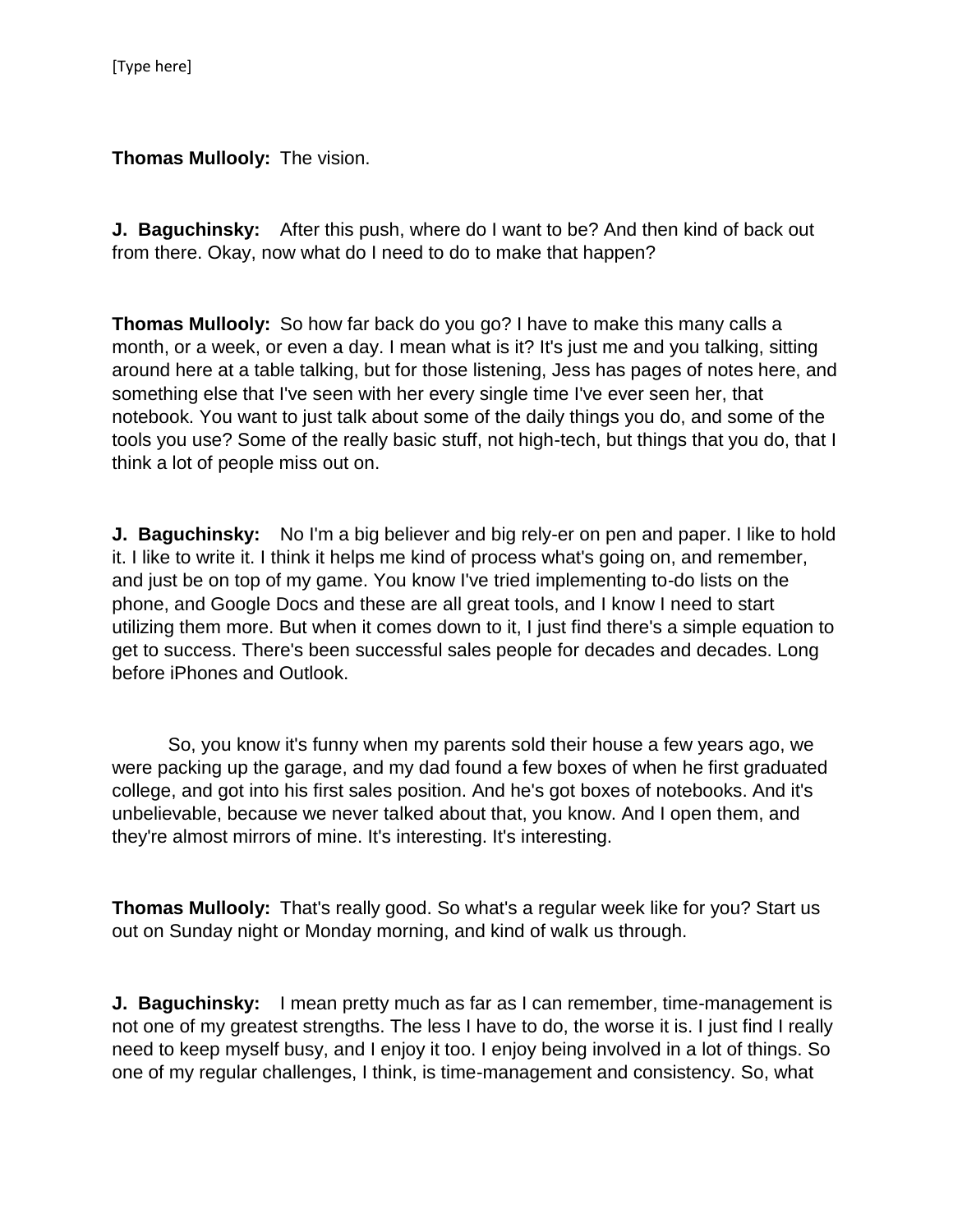I've really tried to focus on as I've grown in this position, is what works and doing more of it.

You really have to be careful with where you spend your time, and what you spend it doing. It's got to be worth it for everyone. I've really tried getting myself into a routine. And you know that includes your basic administrative, and email management, and voicemail catch-up, and now text message is just as, it's one more thing to check. But it's a form of communication my clients use, so I do to. So that's kind of it, I think first and foremost I try to end each day with at least somewhat of a plan for the next. Because if you wake up without any idea, you've wasted half your day before you realize where you're going.

## **Thomas Mullooly:** That's so true.

**J. Baguchinsky:** And I'm quilty of it. I've done it, and I'm sure I'll do it again. But I really try. I've got too many things to do now to let things drop. So first and foremost, yeah, just kind of knowing what I'm going to do, and usually that's the administrative things. You know, wake up, have a cup of coffee, get on my email, respond to anything that's time-sensitive. And then usually I've probably got, I mean hopefully two-three meetings scheduled for the day, and then whatever other followup. I mean obviously in any sales position, there's a process, so you've got to allot time ... It's not just that face to face meeting. It's everything before and after.

**Thomas Mullooly:** A lot of sales people will do things like they'll advertise in the paper, or they'll have seminars, or they'll do big mailing campaigns, or they'll do some kind of way to just drum up the business. But none of that has really worked with you.

**J. Baguchinsky:** Yeah. I mean they're all added factors I'm sure, and every bit of energy you throw out there helps. But I would say my strongest way to business, or source of business would be my networking.

#### **Thomas Mullooly:** Right.

**J. Baguchinsky:** You know the reason I got this job in the first place, and my favorite part of it is that I can talk to people. I can figure out how to relate to them, and I enjoy it. And I think people can see that. I hope to think I'm the furthest thing from, you know,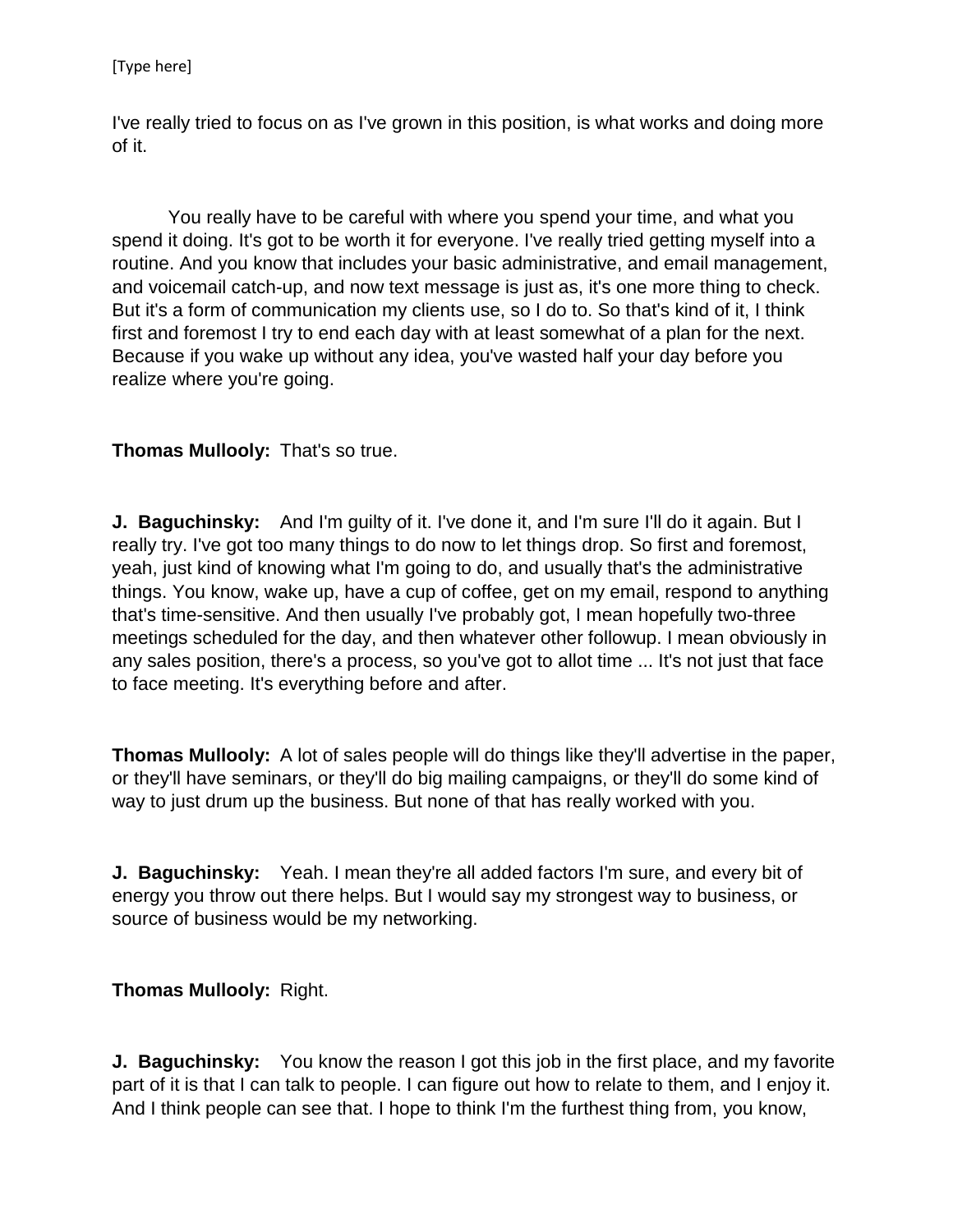and I hate to use the example, but a used-car salesman. And I don't want to be pushy, because I don't like getting pushed.

**Thomas Mullooly:** What's it going to take to get you into this car today?

**J. Baguchinsky:** Exactly.

#### **Thomas Mullooly:** Right?

**J. Baguchinsky:** haha, right… "Press hard, five copies." So, my networking. When I first started with Paychex, it was probably the second thing I did. The first thing I did was went to my office, and just hit the phones with a stack of names that they gave me. And the second thing I did was I joined a networking group in my territory.

#### **Thomas Mullooly:** Right.

**J. Baguchinsky:** Which was probably the best thing I could have done, I mean not only did it help me just learn my product, and really how to present it, in so many different circumstances and situations. But I mean I got out in the community, and you know my company came into the game for the small-business owner. So who should I be surrounding myself with, but the small-business owner, and everyone that they work with. Their accountant, their banker, their insurance agent, you know I try to build a team, a connection with everyone.

**Thomas Mullooly:** So let's talk about that, because I don't have a long commute to work, but I flip on the radio, and I hear everybody is now offering payroll services. Everybody it seems. So the first thing that pops into my mind, is why does a smallbusiness owner need payroll if they've only got a couple of people working there? And why is everyone getting into this business?

**J. Baguchinsky:** And you're right. I mean it's everywhere. I think one of my biggest frustrations and hurdles in this job, is getting people to see the value and really kind of overcoming the under-appreciation of a payroll service. And a good payroll service. You know, when you sit and look at it, one, payroll is probably one of, if not your biggest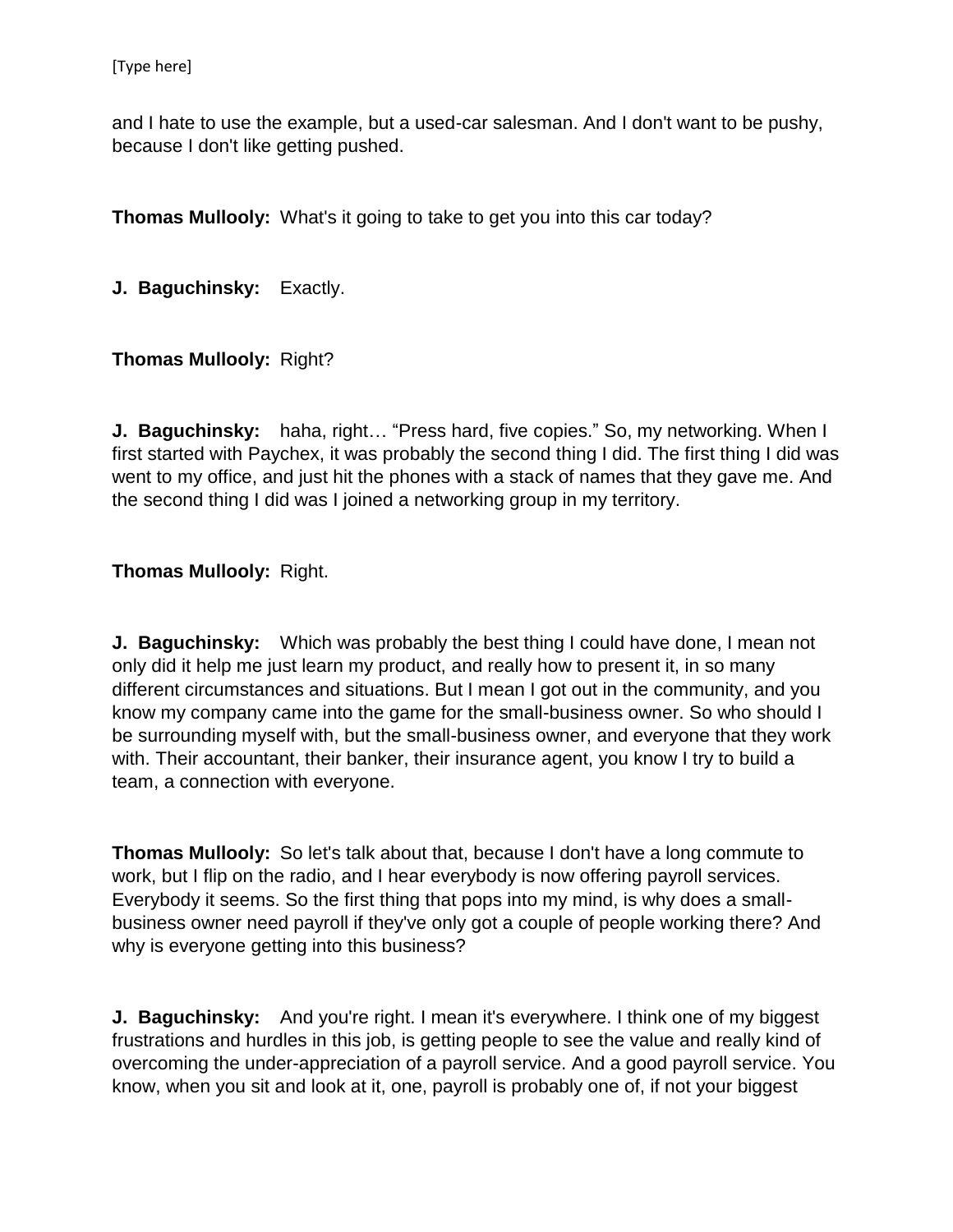expense. And your most important, because if you don't have employees, what's getting done? Your not doing it all on your own. It's just not an option. And it's not going to be done well.

So why would you not be sure that you are handling that as best you can. And I think what also a lot of people don't realize, is everything starts with that payroll. I mean, you're a small business owner. You're finally to the point where you can justify hiring someone and paying them out of your pocket to do things that you probably could be doing, but should you be? Is that where your time should be spent?

**Thomas Mullooly:** That's probably one of the things that I learned pretty early on with my business, was, you know this payroll stuff, I could probably do this on my own.

**J. Baguchinsky:** It's plug and play. It's math.

**Thomas Mullooly:** Right. But you know, it's remembering to stop on the 15th of the month and make sure that the checks are written, and the taxes are where they're supposed to be, and honestly I don't have time for that.

**J. Baguchinsky:** And crossing your fingers that they're done right.

**Thomas Mullooly:** Yeah. I will tell you, as a payroll client, when I get a letter from the IRS, which isn't very often, it's pretty nice to pick up the phone and say, "Here do this."

**J. Baguchinsky:** Than just, "What's this?"

**Thomas Mullooly:** Yeah.

**J. Baguchinsky:** I say, that's what the specialist's for. Send it over.

**Thomas Mullooly:** That's right.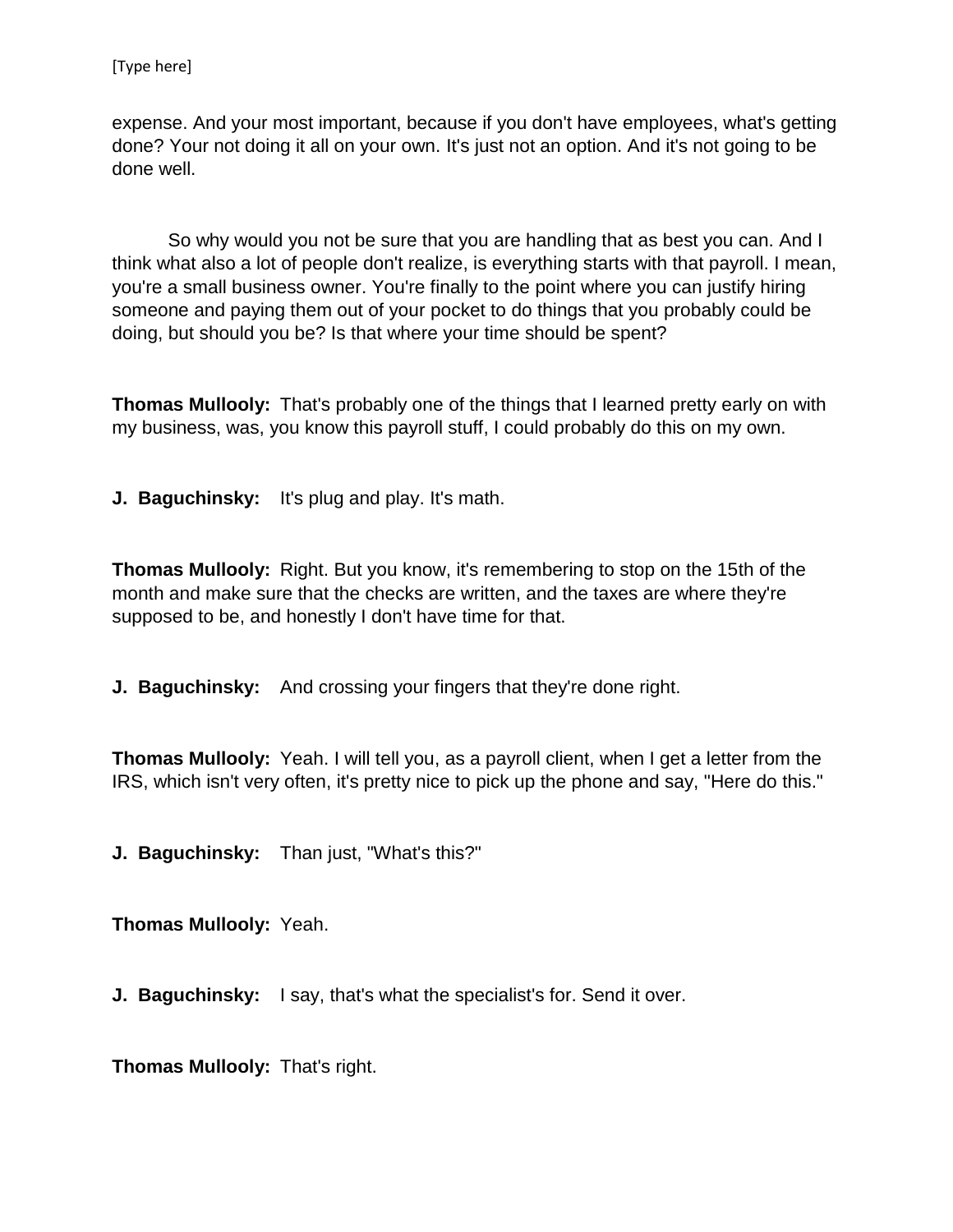**J. Baguchinsky:** But that's why you're with the company. And that's why you're with a company who's been in business for 45 years, doing the same thing, the leader in the industry. I mean three-billion dollars for a lack of better terms, a little commercial. We're who you should be with. You know 85% of our clients, I think are under 20 employees. And I mean we handle payrolls up to, I think seven-eight thousand. And I mean, well. But it's just again a matter of educating the business owner.

**Thomas Mullooly:** Yeah, I know that there was a situation probably about seven or eight years ago where there was some new payroll company that was starting up. They were advertising like crazy, but apparently they were not sending in the withholding taxes, or they were doing something wrong. And I asked you, "What's up with that company?" And they just disappeared, overnight.

**J. Baguchinsky:** Shut their doors. One day people just showed up for work, and there was no work left.

**Thomas Mullooly:** Yeah, when the payroll company can't get it right ...

**J. Baguchinsky:** It's scary. I mean you know you think you're signing up for one thing, and things are being handled, but all of a sudden ... I have clients that were directly affected by that. I have a fairly large client who was with the company, and three-quarters worth of the year, assuming that the taxes that this company is pulling are being paid, and all of a sudden the notices start flowing in. They haven't received a return or a tax payment in over a year.

## **Thomas Mullooly:** Scary.

**J. Baguchinsky:** And you know, there's no one to call, they're gone. They're out, so it's again, I think part of the reason I have had the success that I have at Paychex is growing up, one, as an older sister, I think. You know I kind of just had that educator role, if you will? And then going into the world of teaching, and really having to be able to relay messages so that people could understand. I mean differentiation is huge.

**Thomas Mullooly:** Yeah, I think that just listening to what you're saying, is that even though you're in sales, it really is educating, and it really is educating on a level that people can absorb, that people can understand.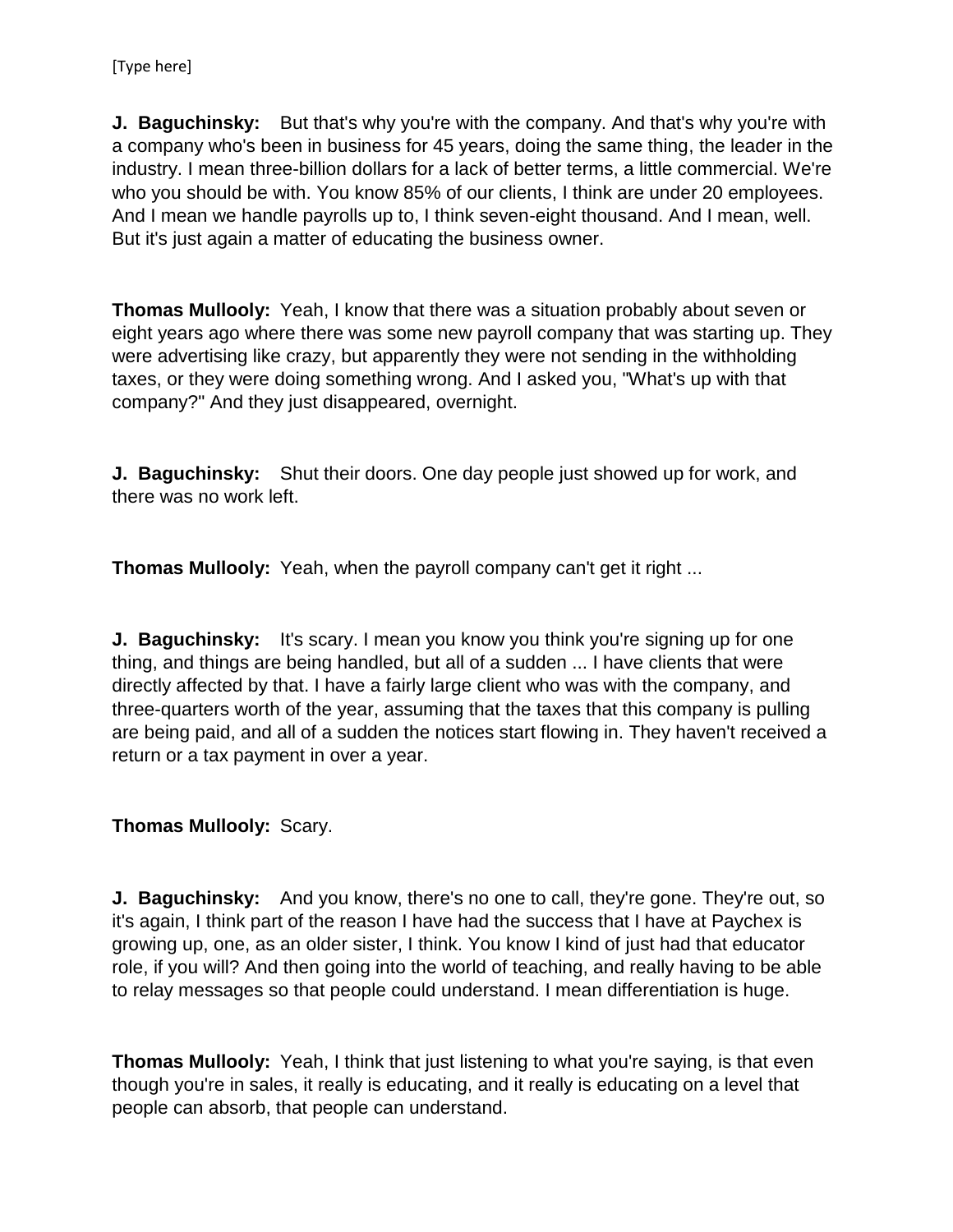**J. Baguchinsky:** Figuring out how you need to deliver your message so that it is most clearly received is a huge strength, and if you have that you're one step ahead.

**Thomas Mullooly:** So let's take a minute, and I'll throw you a curve ball. What does a payroll superstar do when her house is under water? You want to talk about that?

**J. Baguchinsky:** Sure, I mean it's ... What do you do?

**Thomas Mullooly:** I'm not talking about underwater financially.

**J. Baguchinsky:** Or both.

**Thomas Mullooly:** That could be another podcast.

**J. Baguchinsky:** Right. I mean really, fun times. Fun times. No, obviously I'm assuming you're referring to Hurricane Sandy, which yeah. Myself and my family, we were hit. And listen, we are all here to tell the tale, and four years later we are back in new and improved homes. And it's one of those things where hurdles are going to be thrown at you. And it's just how big is the hurdle, and what do you need to do to get over it? And that's kind of where I had to just ... You just have to ... Failure's not an option, again. And you just have to pull it from wherever you can to have that blind faith. Okay you're going to get through it, but how?

**Thomas Mullooly:** How long were you displaced? I'm sure you're used to hearing that phrase?

**J. Baguchinsky:** Yeah. I mean the most frustrating thing, I think, is that the quote/unquote damage to my home wasn't even that bad, but it was just perfectly terrible. I mean long story short, my parents and I live about a half a mile away from each other. So during the storm, we were both affected. Their house was completely destroyed. Mine you would think from the looks was okay, however, you know once you open that can of worms forget it. And we realized, okay, this is a lot worse. So I was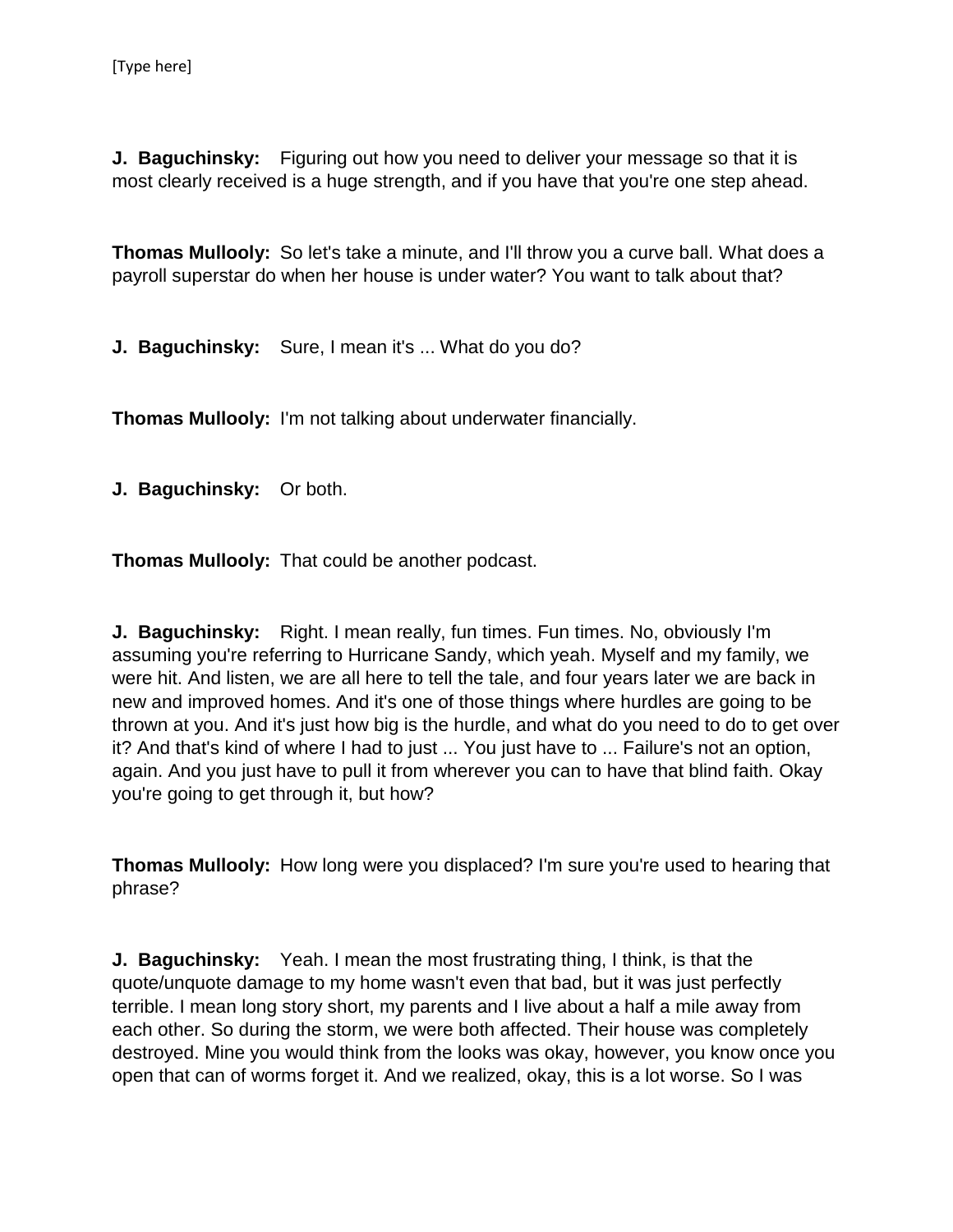fortunate enough to have had flood insurance. And I was able to repair my home, because at that point, no one knew what was happening.

This was the first time our state had gone through anything like this. You know, as far back as I can remember, and first time to me as a homeowner. So it was just sort of day by day survival. You know, what do we need to do just to get through today. I mean the first few months it was just cleaning out the houses, and finding shelter, and again, if you're willing to make solutions work, they present themselves. I was lucky enough to have a really good friend whose summer home wasn't affected, and she called and said, "Here's the key. It's yours."

**Thomas Mullooly:** That's awesome. That's an angel.

**J. Baguchinsky:** Really, truly. So we were there for a few months, all the while our neighbor was working on fixing up another home that a little closer to our house is, that we were able to move into. All the while, repairing my home, because all I knew was we had to get a house done. We needed a home. So that was mine, because my parents' was not an option. So we got mine repaired, we all moved in. And we had a really fun run of it. It was myself ... We were the Waltons of Hurricane Sandy, we call ourselves. It was myself, my mom, my dad, my brother, my sister, a couple of other stragglers along the way, and my dog.

**Thomas Mullooly:** John-Boy, Jim-Bob.

**J. Baguchinsky:** Exactly. Goodnight Stan. Goodnight Elizabeth. Night Jess. So we had a good time, but you know what? We had family dinners, and a lot of laughs through the pain, so you know again, we're all stronger for it. So anyway, the plan was get back into the house and next step was get my parents' house rebuilt. We did that, you think everything is maybe about to get back to normal, and then you get hit with, oh but now you need to raise your house, because all of the flood tables have changed. And you're under, so your lot, your home is worth nothing, and your flood insurance is going to go through the roof, or raise it.

So, okay, how do you do that? And it's just, you hit the computer, and start making calls and figuring out how to do it. You know, and that's what I did. So I was fortunate enough to apply and receive a grant that obviously covered the cost of the raise, almost. And so that process is finally wrapping up. That was probably about a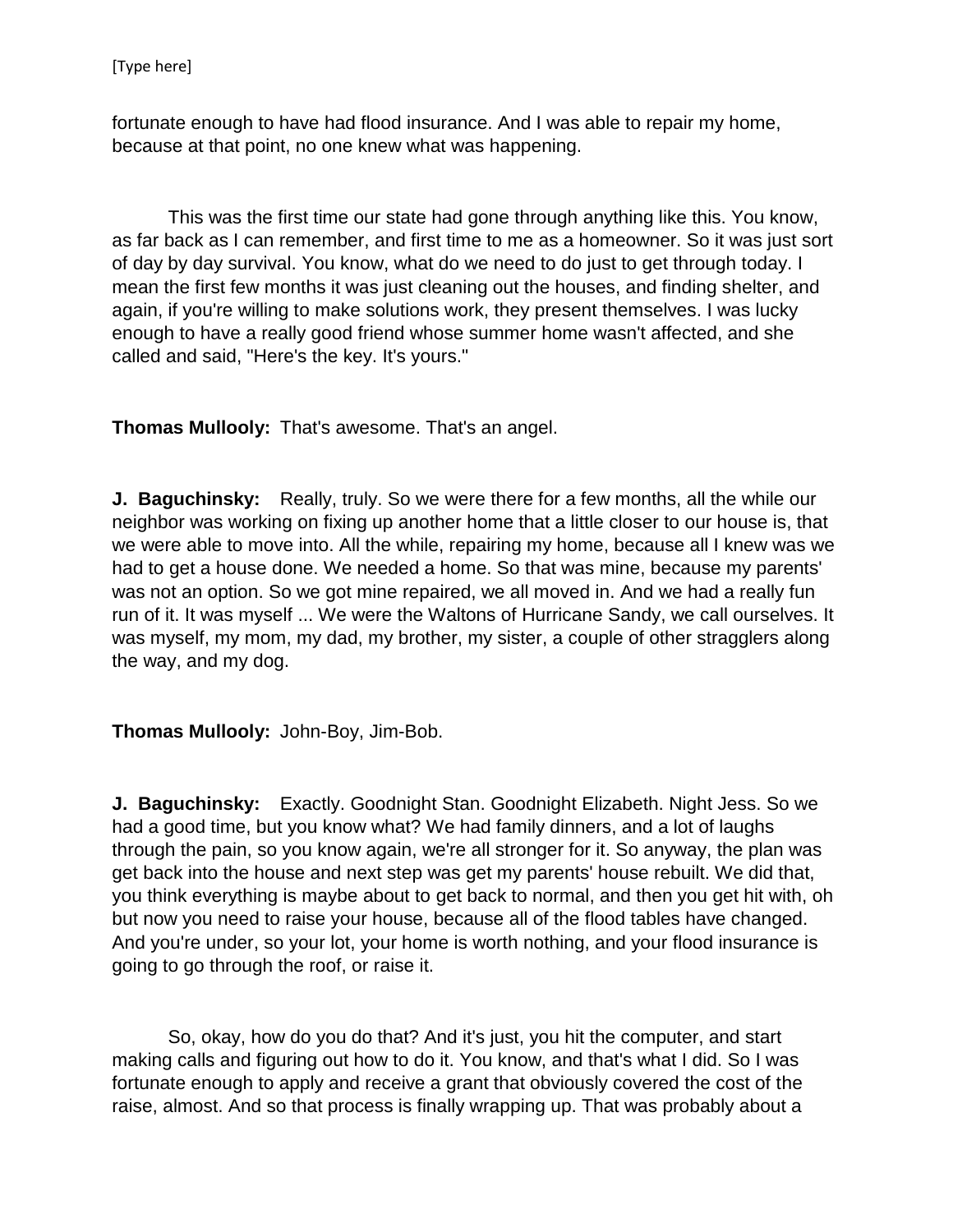year to obtain it, and then just your normal struggles of contractor abandonment, and busted pipes and all that fun stuff.

**Thomas Mullooly:** Nice, nice.

**J. Baguchinsky:** But again, just one more thing to get through. One more thing I can say I did.

**Thomas Mullooly:** Here's the underlying story. What happened to your sales through this whole ...

**J. Baguchinsky:** Well for a lot of that initial time after the storm, once we cleaned up the houses, there was kind of nothing we could do. So my focus shifted to my business and repairing it. Because I mean after the storm, everything got put on hold, and business included. And you have so much energy to give, and whatever is on your plate demands as much as it's going to. And all of my energy after the storm, that's where it was. And finally with some things off my plate, I was able to shift focus to business, so that became sort of my obsession. And I actually ended up having one of my better years of my career achieving-

**Thomas Mullooly:** Homeless. Homeless.

**J. Baguchinsky:** Yeah, displaced. I call it the gypsy life, okay? Thank goodness for my little Volkswagon, is all I can say. She was as much of a tent and a storage unit as a car. And a mobile office. But you just adapt, you know? You deal with what you have, and you use what you can. So yeah, I shifted my focus to my business, and that's where I saw the results. And I've just been kind of trying to keep that ball rolling. I learned a lot during that experience, just about how far I can be pushed, and again, how to just utilize the resources around you, and just set a goal and hit it. And little goals, if that's what it's going to be. You know?

**Thomas Mullooly:** Sometimes it's baby steps.

**J. Baguchinsky:** Day by day.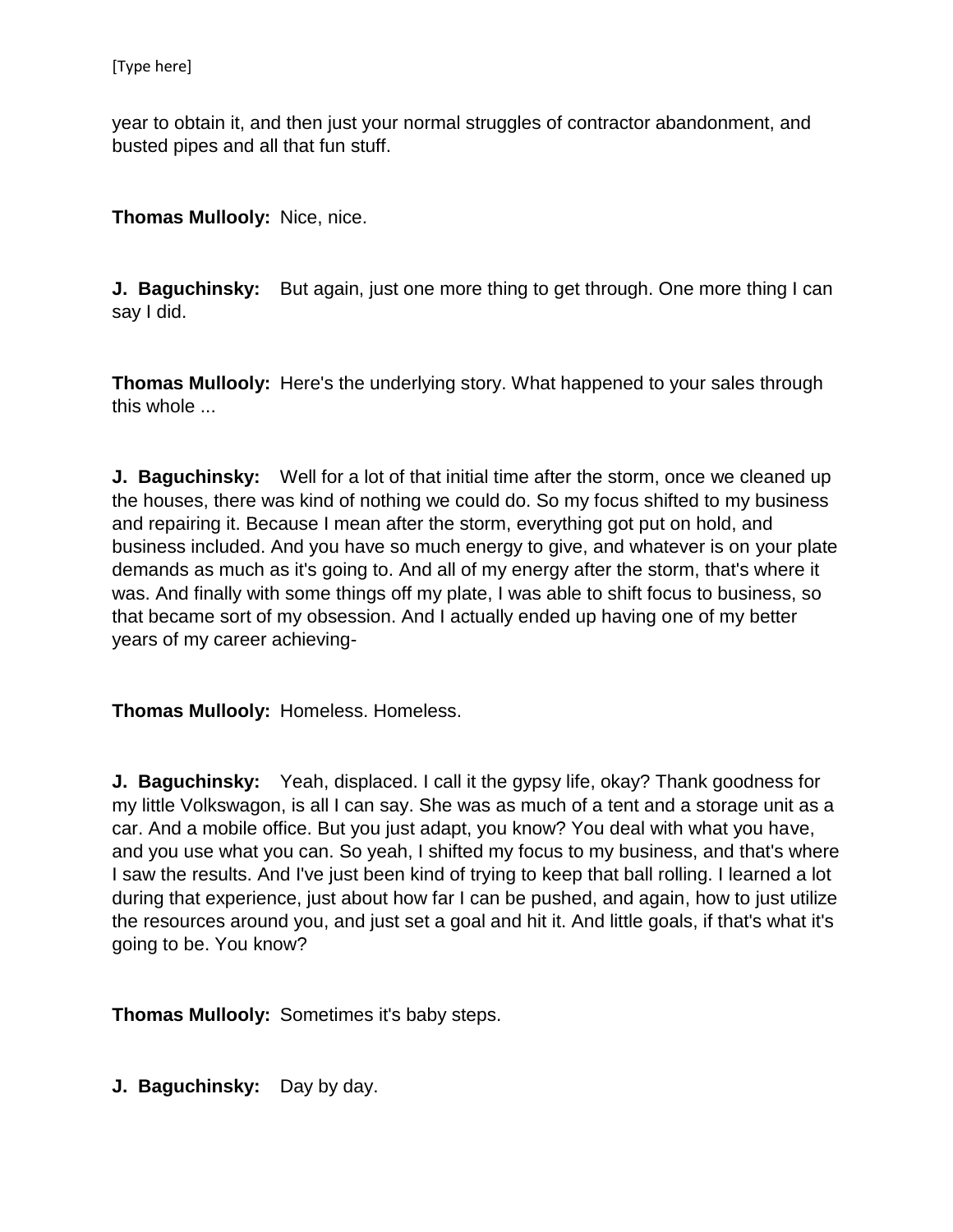**Thomas Mullooly:** And you know what? They lead to much bigger things.

**J. Baguchinsky:** Mm-hmm (affirmative).

**Thomas Mullooly:** So if you were coaching someone who was getting into this business, recent college grad thinking about getting into payroll sales, or sales in general, what kind of advice would you give them?

**J. Baguchinsky:** I think I would start with this complete cliché. Why? What's your "why"? Why are you doing this? What's your goal? I mentioned earlier, I had joined a local networking group when I first started. And so every few months you got to be a featured speaker. And they had a membership profile that you filled out upon joining. And one of the questions on there was, well two, one was "What's your key to success?" And the other was, "What's your burning desire?" And that was a tough question for me, because I mean I have a lot of desires, and a lot of wants, and a lot of goals, and pipe dreams if you will.

But slowly but surely, they're all becoming a reality. So, I mean my key to success then and always is, one of them at least, fake it til you make it. You gotta just act like you know what you're doing. Because all of a sudden you will, if you should. But as far as burning desire, I kind of just went for real big picture, and that is to own a home in every place I love to travel.

And I remember some of the scoffs that I got. Oh here's this 25 year old, okay, yeah, just go ahead, buy whatever you want all over the world. And I said, I mean I'm not gonna just walk out and do it, but that's kind of my ultimate big picture, and things shift along the way, and paths kind of break, and left and right. But ultimately, every day is just working towards that big picture. And that's still it, and it's slowly but surely, again, becoming a reality.

**Thomas Mullooly:** That's really great. I'm really glad that I could have you on as one of our first podcasts, because I think it's going to be a great series. We're talking to a lot of people like yourself. In fact, you've referred me to a couple of them.